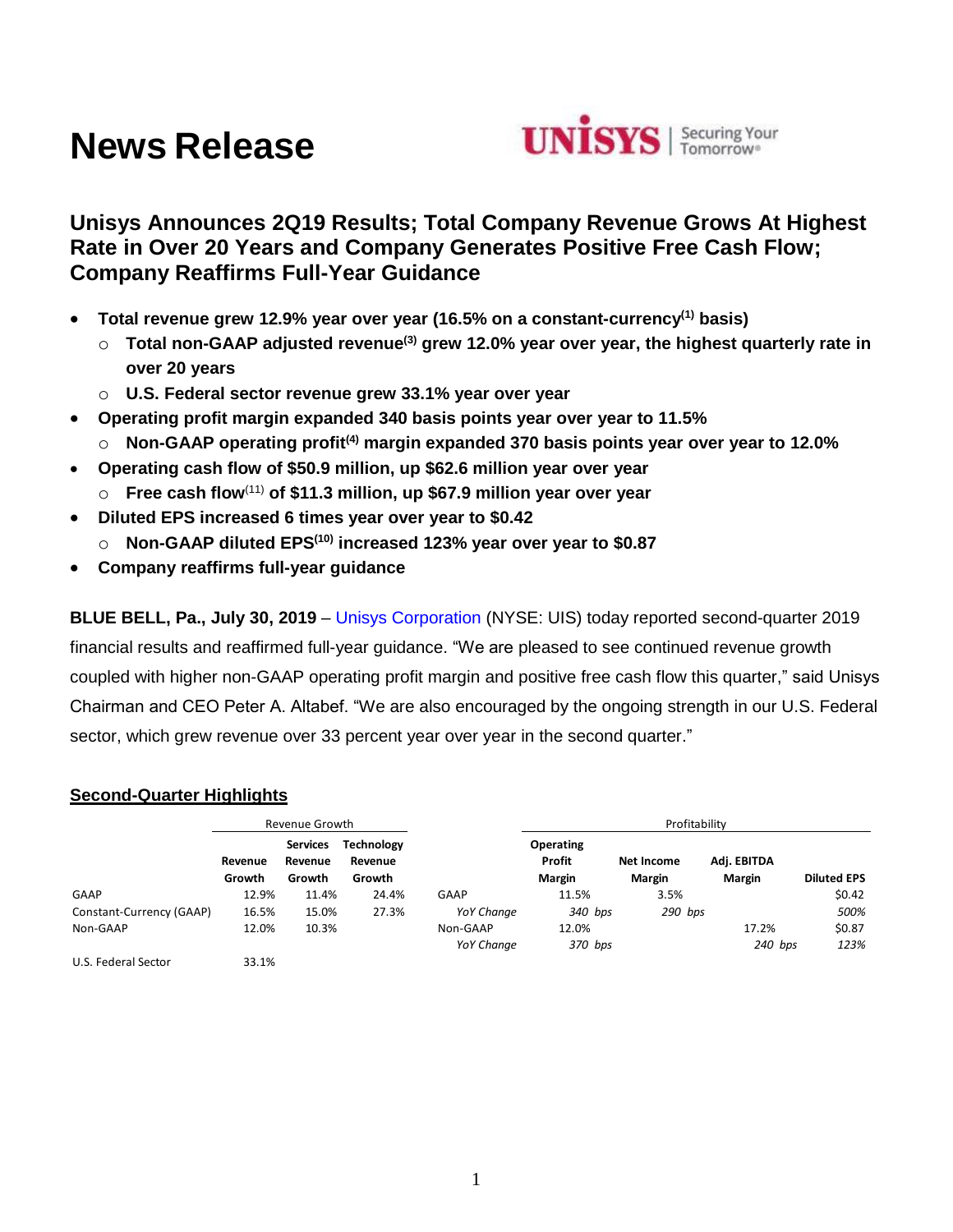## **Summary of Second-Quarter 2019 Business Results**

## **Company:**

Second-quarter 2019 revenue grew 12.9% year over year to \$753.8 million versus \$667.4 million in the prior-year period (16.5% on a constant-currency basis). Non-GAAP adjusted revenue grew 12.0% to \$747.3 million, the highest quarterly growth rate seen in over 20 years.

Operating profit margin in the second quarter expanded 340 basis points year over year to 11.5%. Non-GAAP operating profit margin expanded 370 basis points year over year to 12.0%.

Net income for the second quarter 2019 was \$26.2 million, up \$22.4 million versus \$3.8 million in the prioryear period. Diluted earnings per share was up 6 times year over year to \$0.42, compared to \$0.07 in the prior-year period. Non-GAAP diluted earnings per share was up 123% year over year to \$0.87 versus \$0.39 in the prior-year period.

Adjusted EBITDA<sup>(9)</sup> grew 29.8% year over year in the second quarter to \$128.5 million, versus \$99.0 million in the prior-year period. Net income margin was up 290 basis points year over year to 3.5%, compared to 0.6% in the prior-year period. Adjusted EBITDA margin was up 240 basis points year over year to 17.2%, versus 14.8% in the prior-year period.

Operating cash flow in the second quarter was \$50.9 million, up \$62.6 million year over year, versus a use of cash of \$11.7 million in the prior-year period. Free cash flow was \$11.3 million, up \$67.9 million year over year, compared to a use of cash of \$56.6 million in the prior-year period. Adjusted free cash flow<sup>(12)</sup> was \$48.3 million, up \$52.9 million year over year, versus a use of cash of \$4.6 million in the prior-year period. At June 30, 2019, the company had \$507 million in cash and cash equivalents.

## **Services:**

Services revenue grew 11.4% year over year in the second quarter (or 15.0% in constant-currency) to \$653.4 million. Services non-GAAP adjusted revenue grew 10.3% year over year to \$646.9 million, marking the highest growth rate since 2003 for this segment. Services gross profit margin was up 130 basis points year over year to 17.8%, and Services operating profit margin was up 280 basis points to 6.0%. Non-GAAP adjusted Services gross profit<sup>(5)</sup> margin was up 40 basis points year over year to 16.9%, and non-GAAP adjusted Services operating profit<sup>(6)</sup> margin was up 190 basis points year over year to 5.1%, the highest level since 2014. In the second quarter the noted margins all increased year over year inclusive of the ongoing impact of transitional business. Services backlog<sup>(2)</sup> was \$4.3 billion, down 6.8% year over year largely due to a lighter renewal schedule in the second quarter of 2019 than in the prior-year period.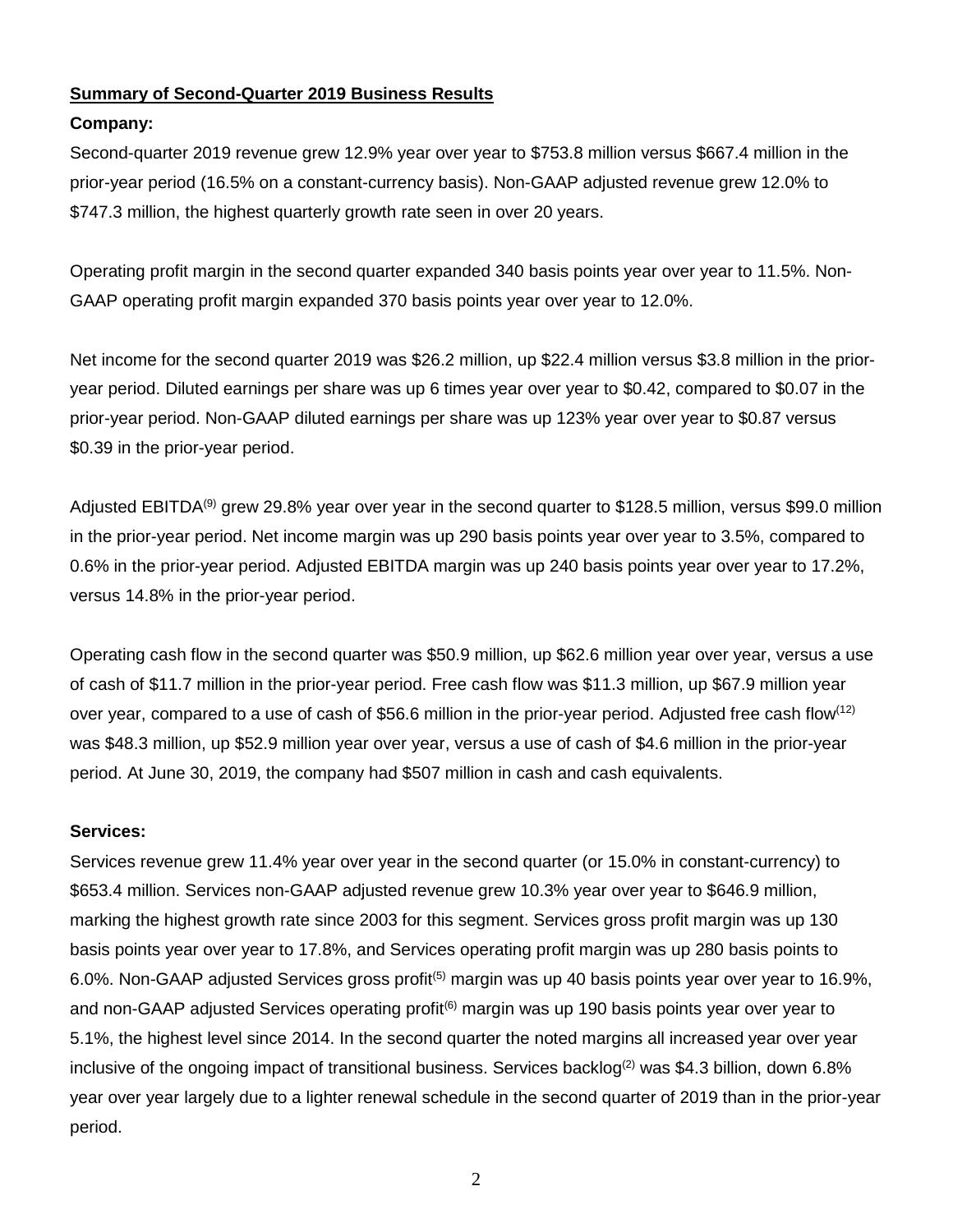## **Technology:**

Technology revenue grew 24.4% year over year in the second quarter to \$100.4 million versus \$80.7 million in the prior-year period (up 27.3% in constant currency). Technology gross profit margin was up 640 basis points year over year to 73.5% compared to 67.1% in the prior-year period, while Technology operating profit was up 44.2% year over year, and Technology operating profit margin was up 870 basis points year over year to 53.8% versus 45.1% in the prior-year period. There were no non-GAAP adjustments in the Technology segment in the quarter.

## **Select Second-Quarter Contract Signings:**

In the second quarter, the company entered into several contracts in each of its sectors including the following:

- U.S. Federal: In the second quarter, Unisys signed a contract to provide support to a Defense Agency to maintain shared mission-critical IT services for select Department of Defense agencies and organizations throughout the government. Under this contract, Unisys will leverage its CloudForte™ solutions to provide a number of enterprise services including operation and maintenance, enterprise IT modernization, and security.
- Public: In the second quarter, Unisys signed a contract to design, build and manage new secure cloud infrastructure and an upgraded Wide Area Network for Australia's Bureau of Meteorology, a new client for Unisys, to support a range of products and services to better inform decision-making by governments, emergency services, industry and the community.
- Commercial: In the second quarter, Unisys signed a new scope agreement with India's flag carrier, Air India, for the Unisys Digistics™ integrated logistics software suite. Unisys is helping the client create a connected and automated cargo ecosystem for consistent and accurate data management, to help improve cash flow for the airline while creating greater transparency around shipment status for the airline's cargo clients.
- Financial Services: In the second quarter, Unisys signed a renewed and expanded agreement with a leading Central American financial institution to modernize infrastructure capabilities using the Unisys ClearPath Forward® platform and development framework in support of their core applications. The agreement includes on-demand services supporting the bank's core modernization, designed to give greater flexibility, speed and services to the bank's customers.

## **Conference Call**

Unisys will hold a conference call today at 5:00 p.m. Eastern Time to discuss its results. The listen-only webcast, as well as the accompanying presentation materials, can be accessed on the Unisys Investor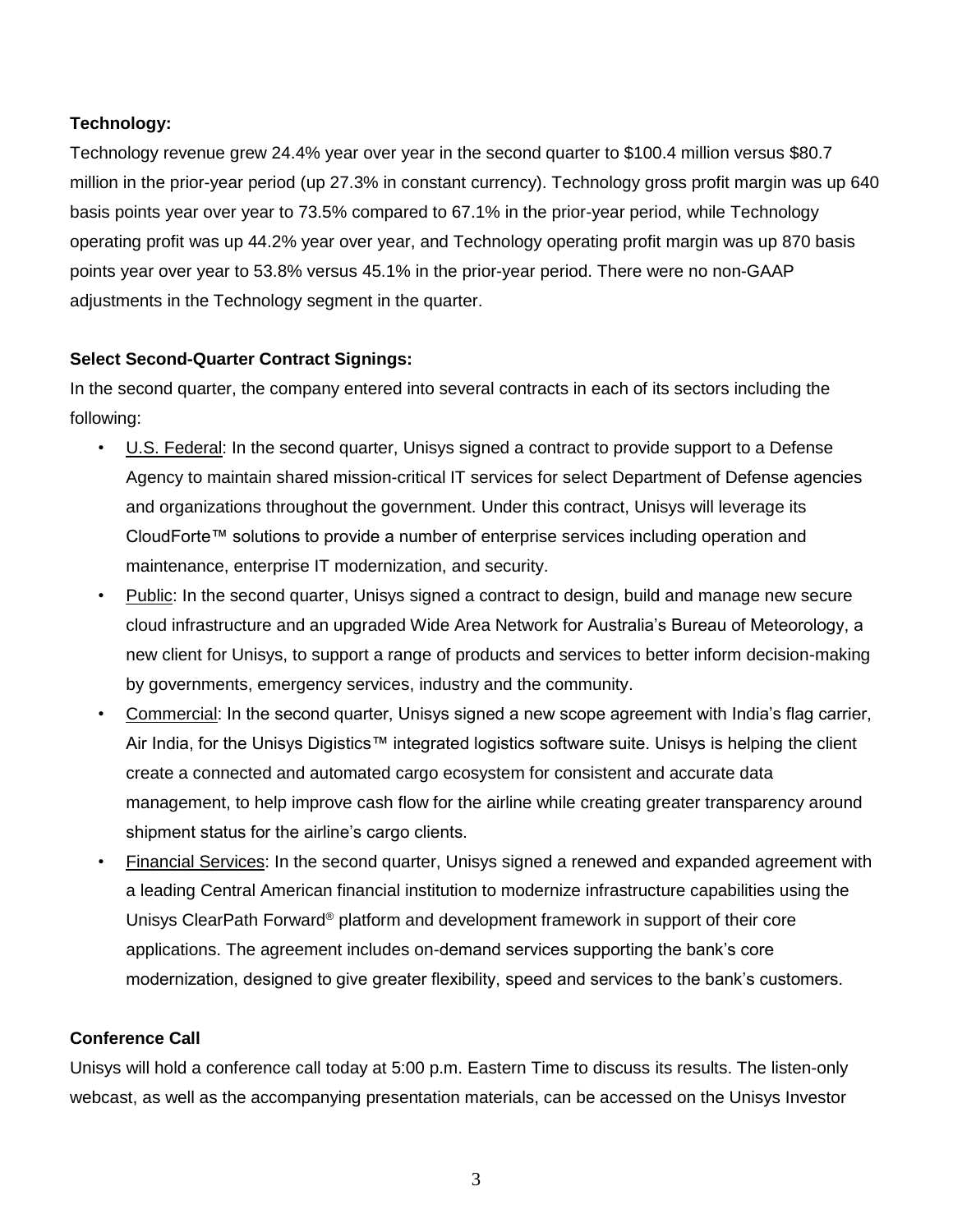website at [www.unisys.com/investor.](http://www.unisys.com/investor) Following the call, an audio replay of the webcast, and accompanying presentation materials, can be accessed through the same link.

(1) **Constant currency** – The company refers to growth rates in constant currency or on a constant currency basis so that the business results can be viewed without the impact of fluctuations in foreign currency exchange rates to facilitate comparisons of the company's business performance from one period to another. Constant currency is calculated by retranslating current and prior period results at a consistent rate.

(2) **Services Backlog** – Services Backlog is the balance of contracted services revenue not yet recognized, including only the funded portion of services contracts with the U.S. Federal government.

#### **Non-GAAP and Other Information**

Although appropriate under generally accepted accounting principles ("GAAP"), the company's results reflect revenue and charges that the company believes are not indicative of its ongoing operations and that can make its revenue, profitability and liquidity results difficult to compare to prior periods, anticipated future periods, or to its competitors' results. These items consist of certain portions of revenue, postretirement and cost-reduction and other expense. Management believes each of these items can distort the visibility of trends associated with the company's ongoing performance. Management also believes that the evaluation of the company's financial performance can be enhanced by use of supplemental presentation of its results that exclude the impact of these items in order to enhance consistency and comparativeness with prior or future period results. The following measures are often provided and utilized by the company's management, analysts, and investors to enhance comparability of year-over-year results, as well as to compare results to other companies in our industry.

<sup>(3)</sup> Non-GAAP adjusted revenue – In 2018 and 2019, the company's non-GAAP results reflect adjustments to exclude certain revenue. In 2018, this includes revenue from software license extensions and renewals which were contracted for in 2017 and properly recorded as revenue at that time under the revenue recognition rules then in effect (ASC 605). Upon adoption of the new revenue recognition rules (ASC 606) on January 1, 2018, and since the company adopted ASC 606 under the modified retrospective method whereby prior periods were not restated, the company was required to include \$53 million in the cumulative effect adjustment to retained earnings on January 1, 2018. ASC 606 requires revenue related to software license renewals or extensions to be recorded when the new license term begins, which in the case of the \$53 million was January 1, 2018. The company has excluded revenue and related profit for these software licenses in its non-GAAP results since it has been previously reported in 2017. This is a one-time adjustment and it will not reoccur in future periods. Additionally, the company's non-GAAP results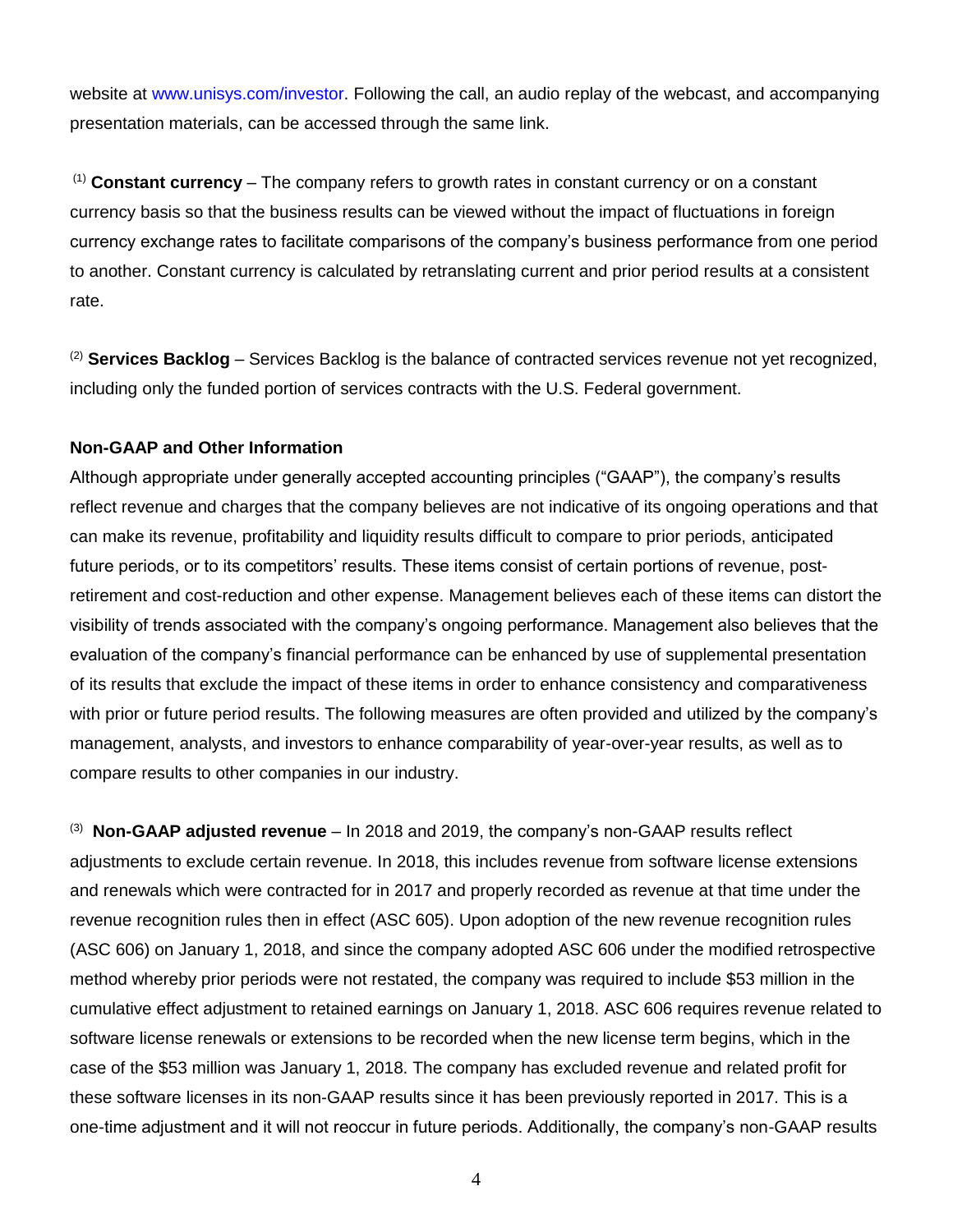include adjustments to exclude certain revenue and related profit relating to reimbursements from the company's check-processing JV partners for restructuring expenses included as part of the company's restructuring program.

(4) **Non-GAAP operating profit** – The company recorded pretax post-retirement expense and pretax charges in connection with cost-reduction activities and other expenses. For the company, non-GAAP operating profit excluded these items. The company believes that this profitability measure is more indicative of the company's operating results and aligns those results to the company's external guidance which is used by the company's management to allocate resources and may be used by analysts and investors to gauge the company's ongoing performance. During 2018 and 2019, the company included the non-GAAP adjustments discussed in (3) herein.

(5) **Non-GAAP adjusted Services gross profit** – During 2018 and 2019, the company included the adjustments discussed in (3) herein.

(6) **Non-GAAP adjusted Services operating profit** – During 2018 and 2019, the company included the adjustments discussed in (3) herein.

(7) **Non-GAAP adjusted Technology gross profit** – In the first quarter of 2018, the company included the ASC 606 adjustment discussed in (3) herein.

(8) **Non-GAAP adjusted Technology operating profit** – In the first quarter of 2018, the company included the ASC 606 adjustment discussed in (3) herein.

(9) **EBITDA & adjusted EBITDA** – Earnings before interest, taxes, depreciation and amortization ("EBITDA") is calculated by starting with net income (loss) attributable to Unisys Corporation common shareholders and adding or subtracting the following items: net income attributable to noncontrolling interests, interest expense (net of interest income), provision for income taxes, depreciation and amortization. Adjusted EBITDA further excludes post-retirement expense, cost-reduction and other expense, non-cash share-based expense, and other (income) expense adjustment. In order to provide investors with additional understanding of the company's operating results, these charges are excluded from the adjusted EBITDA calculation. During 2018 and 2019, the company included the adjustments discussed in (3) herein.

(10) **Non-GAAP diluted earnings per share** – The company has recorded post-retirement expense and charges in connection with cost-reduction activities and other expenses. Management believes that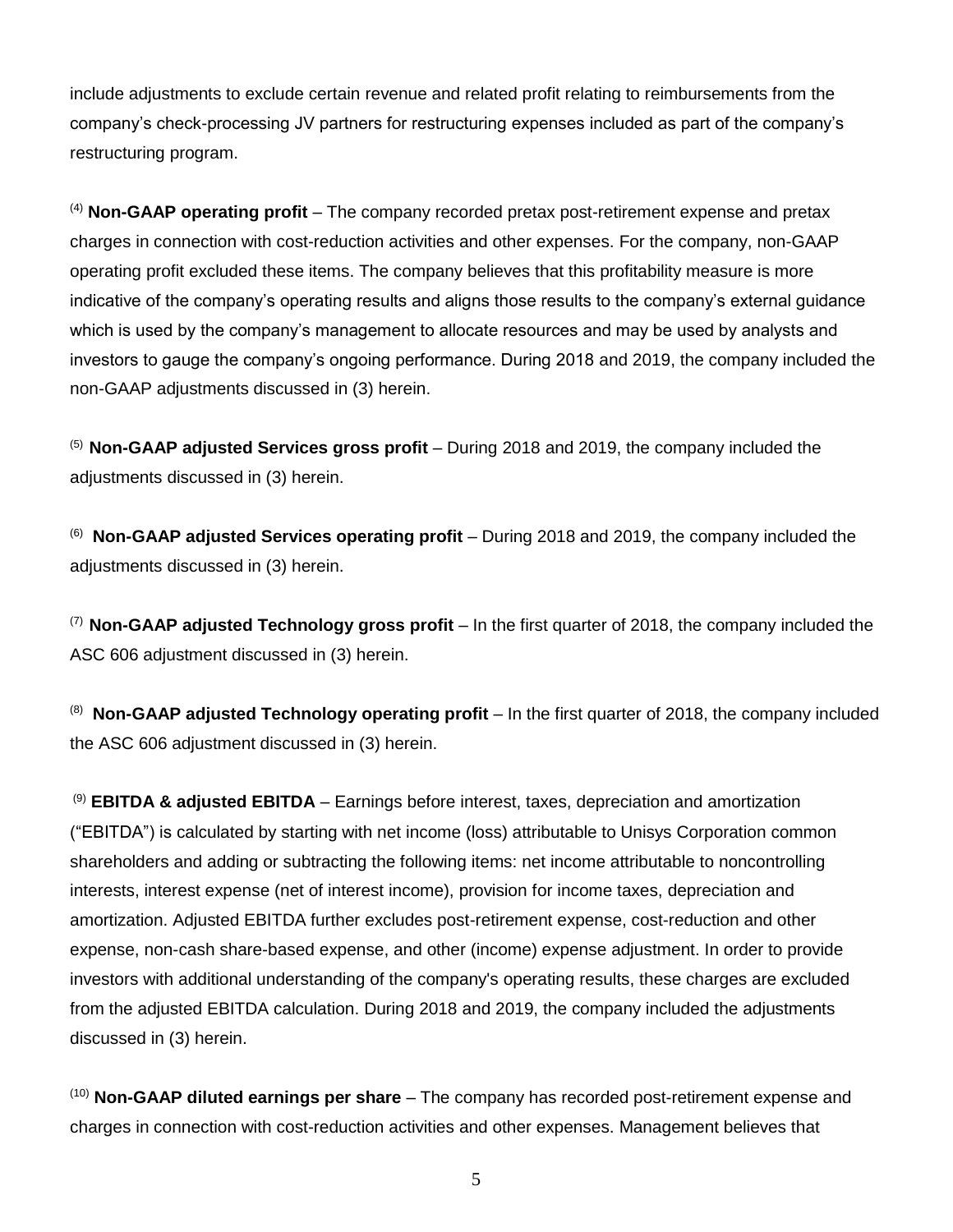investors may have a better understanding of the company's performance and return to shareholders by excluding these charges from the GAAP diluted earnings/loss per share calculations. The tax amounts presented for these items for the calculation of non-GAAP diluted earnings per share include the current and deferred tax expense and benefits recognized under GAAP for these amounts. During 2018 and 2019, the company included the adjustments discussed in (3) herein.

(11) **Free cash flow** – The company defines free cash flow as cash flow from operations less capital expenditures. Management believes this liquidity measure gives investors an additional perspective on cash flow from on-going operating activities in excess of amounts used for reinvestment.

(12) **Adjusted free cash flow** – Because inclusion of the company's post-retirement contributions and costreduction charges/reimbursements and other payments in free cash flow may distort the visibility of the company's ability to generate cash flow from its operations without the impact of these non-operational costs, management believes that investors may be interested in adjusted free cash flow, which provides free cash flow before these payments. This liquidity measure was provided to analysts and investors in the form of external guidance and is used by management to measure operating liquidity.

#### **About Unisys**

Unisys is a global information technology company that builds high-performance, security-centric solutions for the most demanding businesses and governments on Earth. Unisys offerings include security software and services; digital transformation and workplace services; industry applications and services; and innovative software operating environments for high-intensity enterprise computing. For more information on how Unisys builds better outcomes securely for its clients across the Government, Financial Services and Commercial markets, visit [www.unisys.com.](http://www.unisys.com/)

#### **Forward-Looking Statements**

Any statements contained in this release that are not historical facts are forward-looking statements as defined in the Private Securities Litigation Reform Act of 1995. Forward-looking statements include, but are not limited to, any projections of earnings, revenues, annual contract value, total contract value, new business ACV or TCV, backlog or other financial items; any statements of the company's plans, strategies or objectives for future operations; statements regarding future economic conditions or performance; and any statements of belief or expectation. All forward-looking statements rely on assumptions and are subject to various risks and uncertainties that could cause actual results to differ materially from expectations. In particular, statements concerning annual and total contract value are based, in part, on the assumption that all options of the contracts (Federal only) included in the calculation of such value will be exercised and that each of those contracts will continue for their full contracted term. Risks and uncertainties that could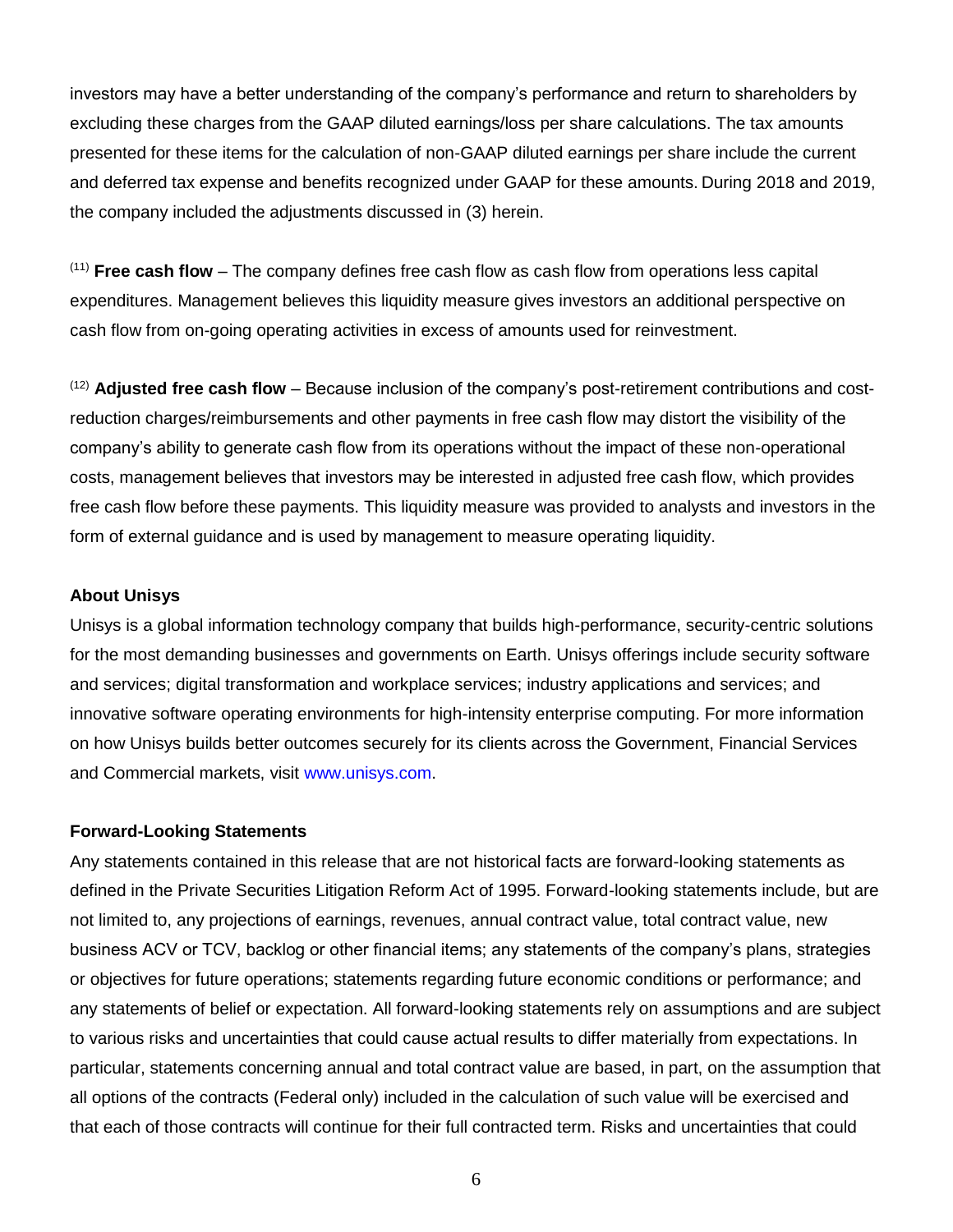affect the company's future results include, but are not limited to, the following: our ability to improve revenue and margins in our services business; our significant pension obligations and required cash contributions and requirements to make additional significant cash contributions to our defined benefit pension plans; our ability to access financing markets; our ability to maintain our installed base and sell new solutions; the potential adverse effects of aggressive competition in the information services and technology marketplace; cybersecurity breaches could result in significant costs and could harm our business and reputation; the potential adverse effects of a U.S. Federal government shutdown; our ability to effectively anticipate and respond to volatility and rapid technological innovation in our industry; our ability to retain significant clients; our contracts may not be as profitable as expected or provide the expected level of revenues; the risks of doing business internationally when a significant portion of our revenue is derived from international operations; the business and financial risk in implementing future acquisitions or dispositions; the impact of Brexit could adversely affect the company's operations in the United Kingdom as well as the funded status of the company's U.K. pension plans; our ability to attract, motivate and retain experienced and knowledgeable personnel in key positions; contracts with U.S. governmental agencies may subject us to audits, criminal penalties, sanctions and other expenses and fines; a significant disruption in our IT systems could adversely affect our business and reputation; we may face damage to our reputation or legal liability if our clients are not satisfied with our services or products; the performance and capabilities of third parties with whom we have commercial relationships; an involuntary termination of the company's U.S. qualified defined benefit pension plans; the potential for intellectual property infringement claims to be asserted against us or our clients; the possibility that legal proceedings could affect our results of operations or cash flow or may adversely affect our business or reputation; the adverse effects of global economic conditions, acts of war, terrorism or natural disasters and the company's consideration of all available information following the end of the quarter and before the filing of the Form 10-Q and the possible impact of this subsequent event information on its financial statements for the reporting period. Additional discussion of factors that could affect the company's future results is contained in its periodic filings with the Securities and Exchange Commission. The company assumes no obligation to update any forward-looking statements.

#### **Contacts:**

Investors: Courtney Holben, Unisys, 215-986-3379 courtney.holben@unisys.com

Media: John Clendening, Unisys, 214-403-1981 john.clendening@unisys.com

###

#### RELEASE NO.: 0730/9693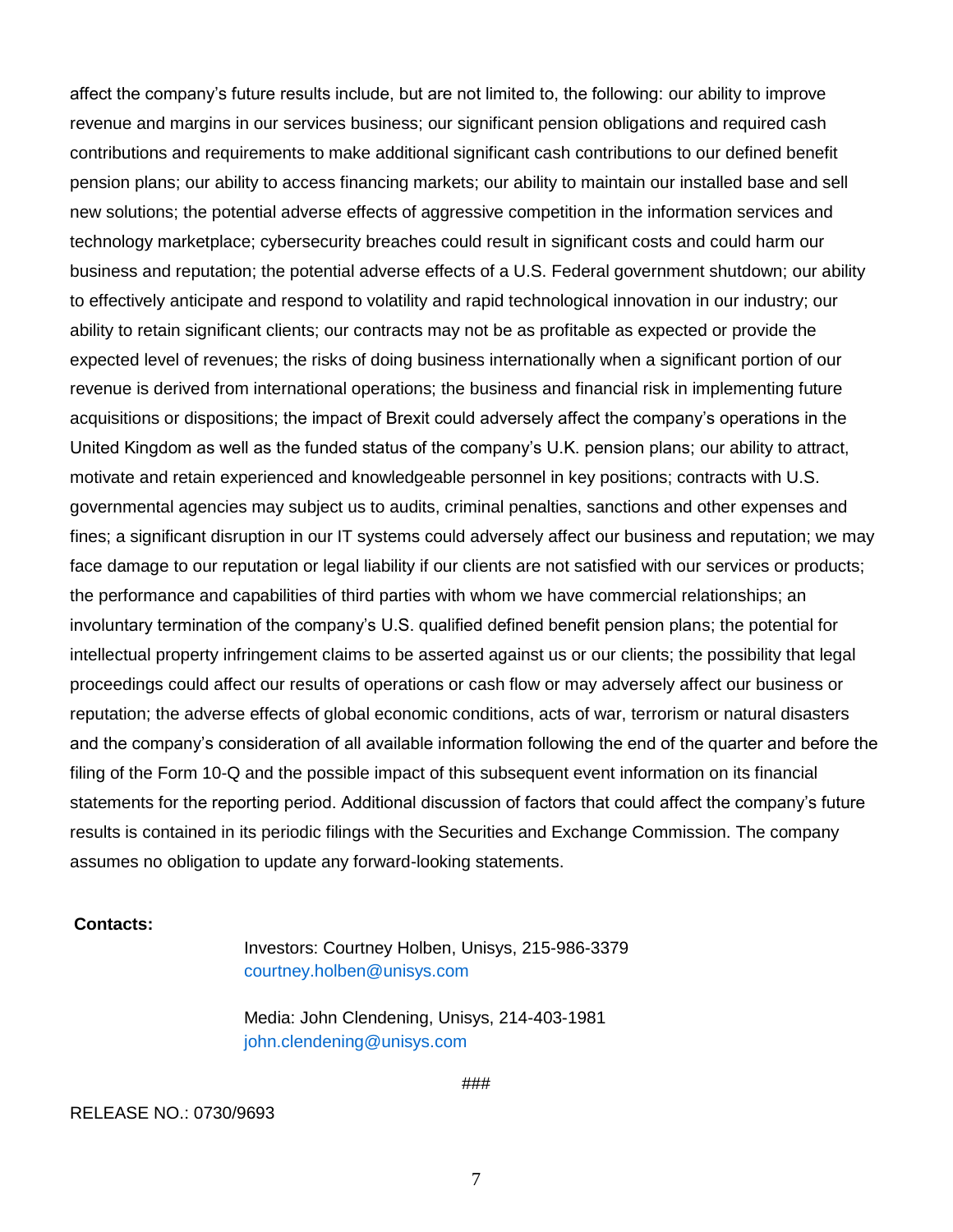Unisys and other Unisys products and services mentioned herein, as well as their respective logos, are trademarks or registered trademarks of Unisys Corporation. Any other brand or product referenced herein is acknowledged to be a trademark or registered trademark of its respective holder.

UIS-Q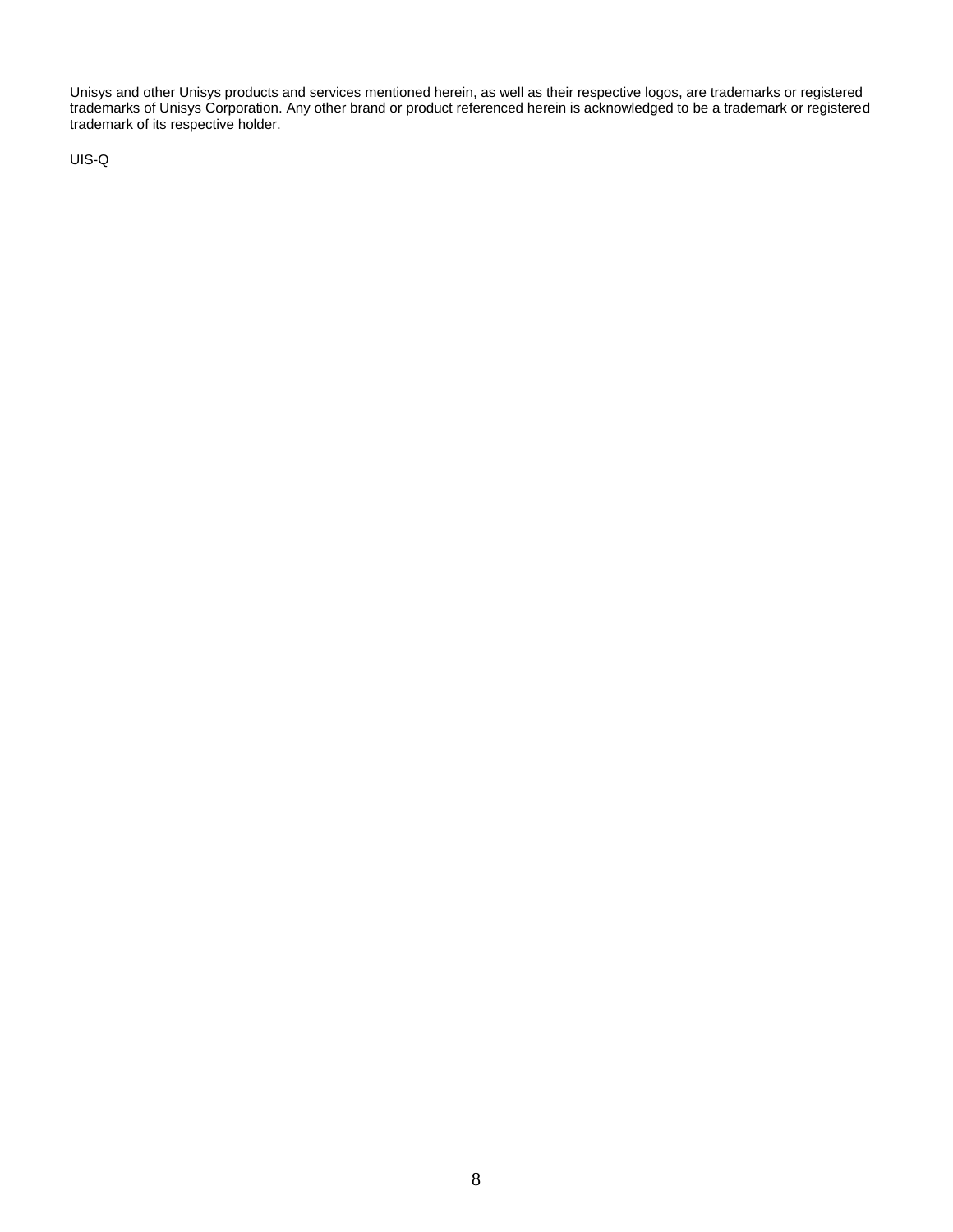#### **UNISYS CORPORATION CONSOLIDATED STATEMENTS OF INCOME (Unaudited) (Millions, except per share data)**

|                                                                      | <b>Three Months Ended</b><br><b>June 30.</b> |           |        |     | <b>Six Months Ended</b><br><b>June 30.</b> |                   |  |         |
|----------------------------------------------------------------------|----------------------------------------------|-----------|--------|-----|--------------------------------------------|-------------------|--|---------|
|                                                                      |                                              | 2019      | 2018   |     |                                            | 2019              |  | 2018    |
| Revenue                                                              |                                              |           |        |     |                                            |                   |  |         |
| <b>Services</b>                                                      | \$                                           | 653.4 \$  | 586.7  |     | \$                                         | $1,265.5$ \$      |  | 1,155.2 |
| Technology                                                           |                                              | 100.4     | 80.7   |     |                                            | 184.1             |  | 220.6   |
|                                                                      |                                              | 753.8     | 667.4  |     |                                            | 1,449.6           |  | 1,375.8 |
| <b>Costs and expenses</b>                                            |                                              |           |        |     |                                            |                   |  |         |
| Cost of revenue:                                                     |                                              |           |        |     |                                            |                   |  |         |
| Services                                                             |                                              | 534.8     | 484.2  |     |                                            | 1,046.7           |  | 955.1   |
| Technology                                                           |                                              | 25.1      | 30.3   |     |                                            | 59.1              |  | 66.6    |
|                                                                      |                                              | 559.9     | 514.5  |     |                                            | 1,105.8           |  | 1,021.7 |
| Selling, general and administrative                                  |                                              | 99.7      | 92.7   |     |                                            | 197.7             |  | 183.6   |
| Research and development                                             |                                              | 7.2       |        | 6.2 |                                            | 16.2              |  | 14.7    |
|                                                                      |                                              | 666.8     | 613.4  |     |                                            | 1,319.7           |  | 1,220.0 |
| <b>Operating profit</b>                                              |                                              | 87.0      | 54.0   |     |                                            | 129.9             |  | 155.8   |
| Interest expense                                                     |                                              | 16.2      | 15.7   |     |                                            | 31.7              |  | 32.3    |
| Other income (expense), net                                          |                                              | (28.9)    | (18.0) |     |                                            | (59.3)            |  | (40.6)  |
| Income before income taxes                                           |                                              | 41.9      | 20.3   |     |                                            | 38.9              |  | 82.9    |
| Provision for income taxes                                           |                                              | 12.1      | 14.3   |     |                                            | 25.9              |  | 35.2    |
| <b>Consolidated net income</b>                                       |                                              | 29.8      |        | 6.0 |                                            | 13.0              |  | 47.7    |
| Net income attributable to noncontrolling interests                  |                                              | 3.6       |        | 2.2 |                                            | 6.2               |  | 3.3     |
| Net income attributable to Unisys Corporation common<br>shareholders | \$                                           | $26.2$ \$ |        | 3.8 | 5                                          | 6.8 <sup>\$</sup> |  | 44.4    |
| Earnings per share attributable to Unisys Corporation                |                                              |           |        |     |                                            |                   |  |         |
| <b>Basic</b>                                                         | \$                                           | $0.51$ \$ | 0.07   |     | \$                                         | $0.13$ \$         |  | 0.87    |
| <b>Diluted</b>                                                       | \$                                           | $0.42$ \$ | 0.07   |     | \$                                         | $0.13$ \$         |  | 0.74    |
| Shares used in the per share computations (in thousands):            |                                              |           |        |     |                                            |                   |  |         |
| Basic                                                                |                                              | 51,782    | 50,986 |     |                                            | 51,600            |  | 50,867  |
| <b>Diluted</b>                                                       |                                              | 73,978    | 51,398 |     |                                            | 52,022            |  | 73,105  |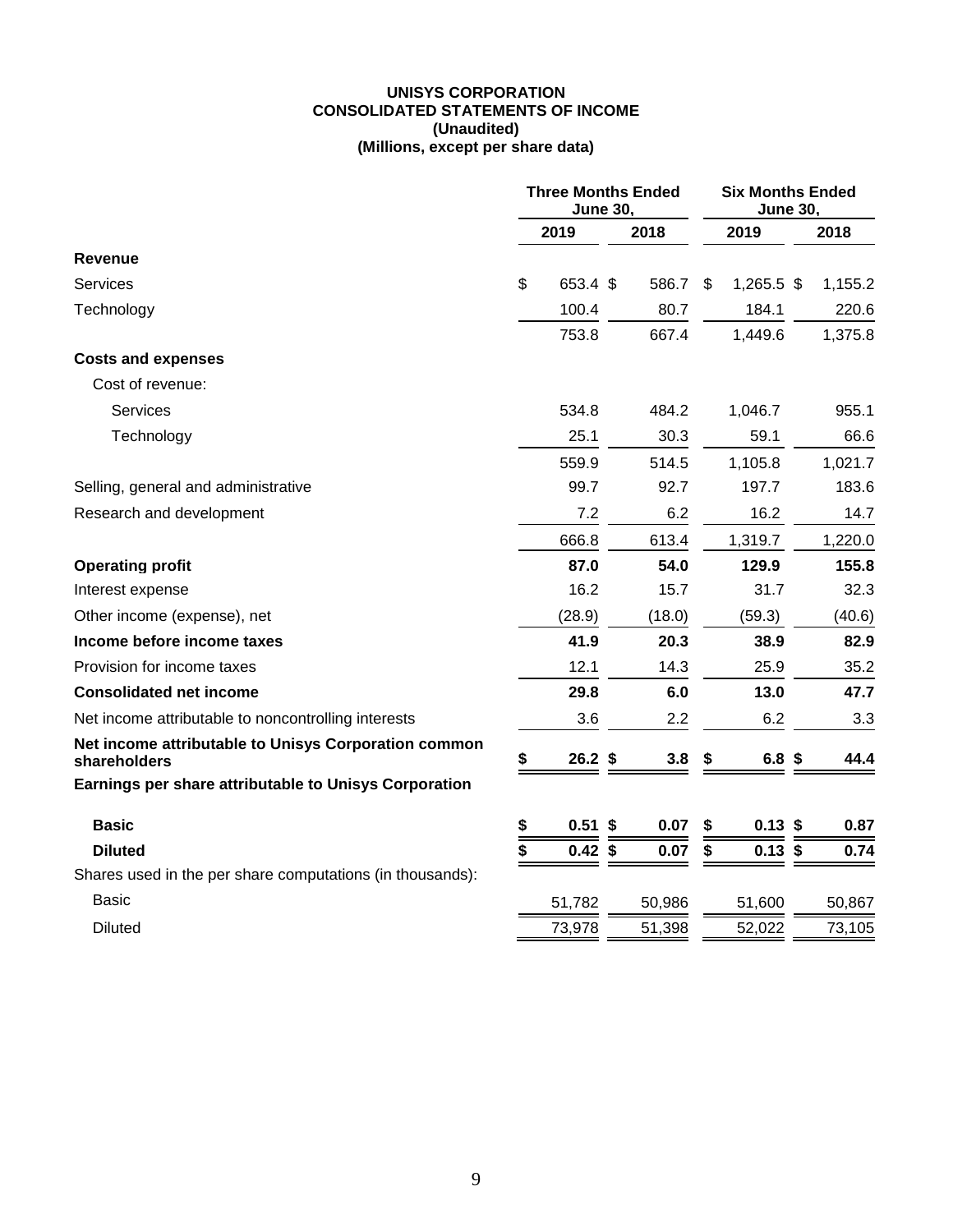#### **UNISYS CORPORATION SEGMENT RESULTS (Unaudited) (Millions)**

|                                  | Total |          | <b>Eliminations</b> |       | <b>Services</b> |          |     | Technology |
|----------------------------------|-------|----------|---------------------|-------|-----------------|----------|-----|------------|
| Three Months Ended June 30, 2019 |       |          |                     |       |                 |          |     |            |
| Customer revenue                 | \$    | 753.8 \$ |                     |       | \$              | 653.4 \$ |     | 100.4      |
| Intersegment                     |       |          |                     | (2.1) |                 |          |     | 2.1        |
| Total revenue                    | \$    | 753.8    | S                   | (2.1) | \$              | 653.4    | \$  | 102.5      |
| Gross profit percent             |       | 25.7 %   |                     |       |                 | 17.8 %   |     | 73.5 %     |
| Operating profit percent         |       | 11.5 %   |                     |       |                 | 6.0%     |     | 53.8 %     |
| Three Months Ended June 30, 2018 |       |          |                     |       |                 |          |     |            |
| Customer revenue                 | \$    | 667.4 \$ |                     |       | \$              | 586.7    | -\$ | 80.7       |
| Intersegment                     |       |          |                     | (4.0) |                 |          |     | 4.0        |
| Total revenue                    | \$.   | 667.4    | \$                  | (4.0) | \$              | 586.7    | \$  | 84.7       |
| Gross profit percent             |       | 22.9 %   |                     |       |                 | 16.5 %   |     | 67.1 %     |
| Operating profit percent         |       | 8.1%     |                     |       |                 | 3.2%     |     | 45.1 %     |

|                                |    | Total   |    | Eliminations | <b>Services</b> | Technology |        |  |
|--------------------------------|----|---------|----|--------------|-----------------|------------|--------|--|
| Six Months Ended June 30, 2019 |    |         |    |              |                 |            |        |  |
| Customer revenue               | \$ | 1,449.6 | \$ |              | \$<br>1,265.5   | \$         | 184.1  |  |
| Intersegment                   |    |         |    | (4.5)        |                 |            | 4.5    |  |
| Total revenue                  |    | 1,449.6 | \$ | (4.5)        | \$<br>1,265.5   | \$         | 188.6  |  |
| Gross profit percent           |    | 23.7 %  |    |              | 16.6 %          |            | 66.4 % |  |
| Operating profit percent       |    | 9.0%    |    |              | 4.3 %           |            | 44.8 % |  |
| Six Months Ended June 30, 2018 |    |         |    |              |                 |            |        |  |
| Customer revenue               | \$ | 1,375.8 | \$ |              | \$<br>1,155.2   | \$         | 220.6  |  |
| Intersegment                   |    |         |    | (14.0)       |                 |            | 14.0   |  |
| Total revenue                  |    | 1,375.8 | \$ | (14.0)       | \$<br>1,155.2   | \$         | 234.6  |  |
| Gross profit percent           |    | 25.7 %  |    |              | 16.5 %          |            | 68.2 % |  |
| Operating profit percent       |    | 11.3 %  |    |              | $\%$<br>3.1     |            | 51.2 % |  |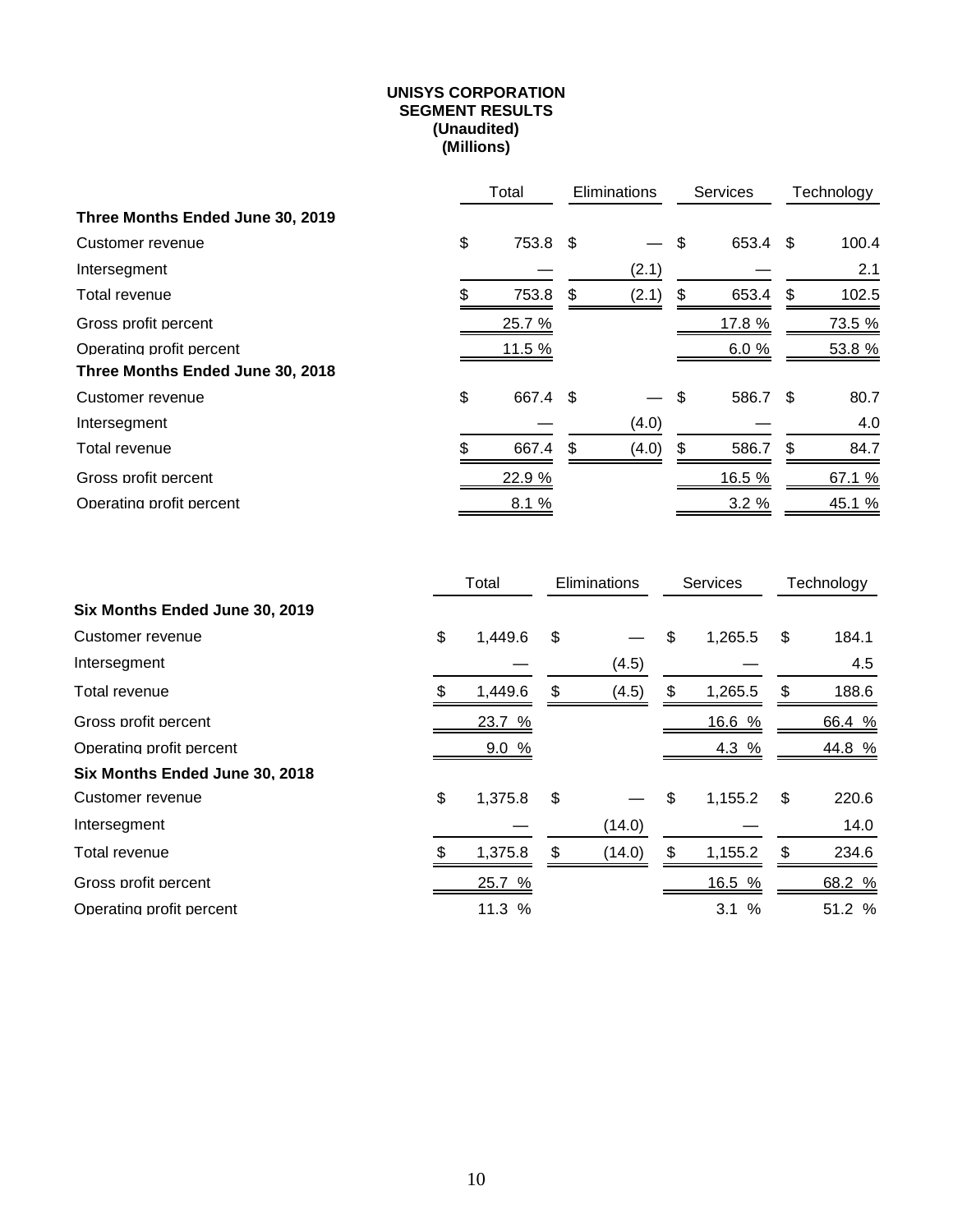#### **UNISYS CORPORATION CONSOLIDATED BALANCE SHEETS (Unaudited) (Millions)**

|                                                | <b>June 30,</b><br>2019 |      |            |  |  |
|------------------------------------------------|-------------------------|------|------------|--|--|
| <b>Assets</b>                                  |                         |      |            |  |  |
| Current assets:                                |                         |      |            |  |  |
| Cash and cash equivalents                      | \$<br>507.2 \$          |      | 605.0      |  |  |
| Accounts receivable, net                       | 496.4                   |      | 509.2      |  |  |
| Contract assets                                | 32.7                    |      | 29.7       |  |  |
| Inventories:                                   |                         |      |            |  |  |
| Parts and finished equipment                   | 13.5                    |      | 14.0       |  |  |
| Work in process and materials                  | 14.4                    |      | 13.3       |  |  |
| Prepaid expenses and other current assets      | 141.6                   |      | 130.2      |  |  |
| <b>Total current assets</b>                    | 1,205.8                 |      | 1,301.4    |  |  |
| Properties                                     | 814.2                   |      | 800.2      |  |  |
| Less-Accumulated depreciation and amortization | 690.4                   |      | 678.9      |  |  |
| Properties, net                                | 123.8                   |      | 121.3      |  |  |
| Outsourcing assets, net                        | 210.1                   |      | 216.4      |  |  |
| Marketable software, net                       | 177.8                   |      | 162.1      |  |  |
| Operating lease right-of-use assets            | 134.5                   |      |            |  |  |
| Prepaid postretirement assets                  | 152.9                   |      | 147.6      |  |  |
| Deferred income taxes                          | 104.0                   |      | 109.3      |  |  |
| Goodwill                                       | 177.8                   |      | 177.8      |  |  |
| Restricted cash                                | 10.3                    |      | 19.1       |  |  |
| Other long-term assets                         | 210.8                   |      | 202.6      |  |  |
| <b>Total assets</b>                            | \$<br>2,507.8           | \$   | 2,457.6    |  |  |
| <b>Liabilities and deficit</b>                 |                         |      |            |  |  |
| <b>Current liabilities:</b>                    |                         |      |            |  |  |
| Current maturities of long-term-debt           | \$<br>7.5               | - \$ | 10.0       |  |  |
| Accounts payable                               | 233.5                   |      | 268.9      |  |  |
| Deferred revenue                               | 288.3                   |      | 294.4      |  |  |
| Other accrued liabilities                      | 342.4                   |      | 350.0      |  |  |
| <b>Total current liabilities</b>               | 871.7                   |      | 923.3      |  |  |
| Long-term debt                                 | 668.6                   |      | 642.8      |  |  |
| Long-term postretirement liabilities           | 1,888.0                 |      | 1,956.5    |  |  |
| Long-term deferred revenue                     | 147.0                   |      | 157.2      |  |  |
| Long-term operating lease liabilities          | 96.1                    |      |            |  |  |
| Other long-term liabilities                    | 50.1                    |      | 77.4       |  |  |
| Commitments and contingencies                  |                         |      |            |  |  |
| <b>Total deficit</b>                           | (1,213.7)               |      | (1, 299.6) |  |  |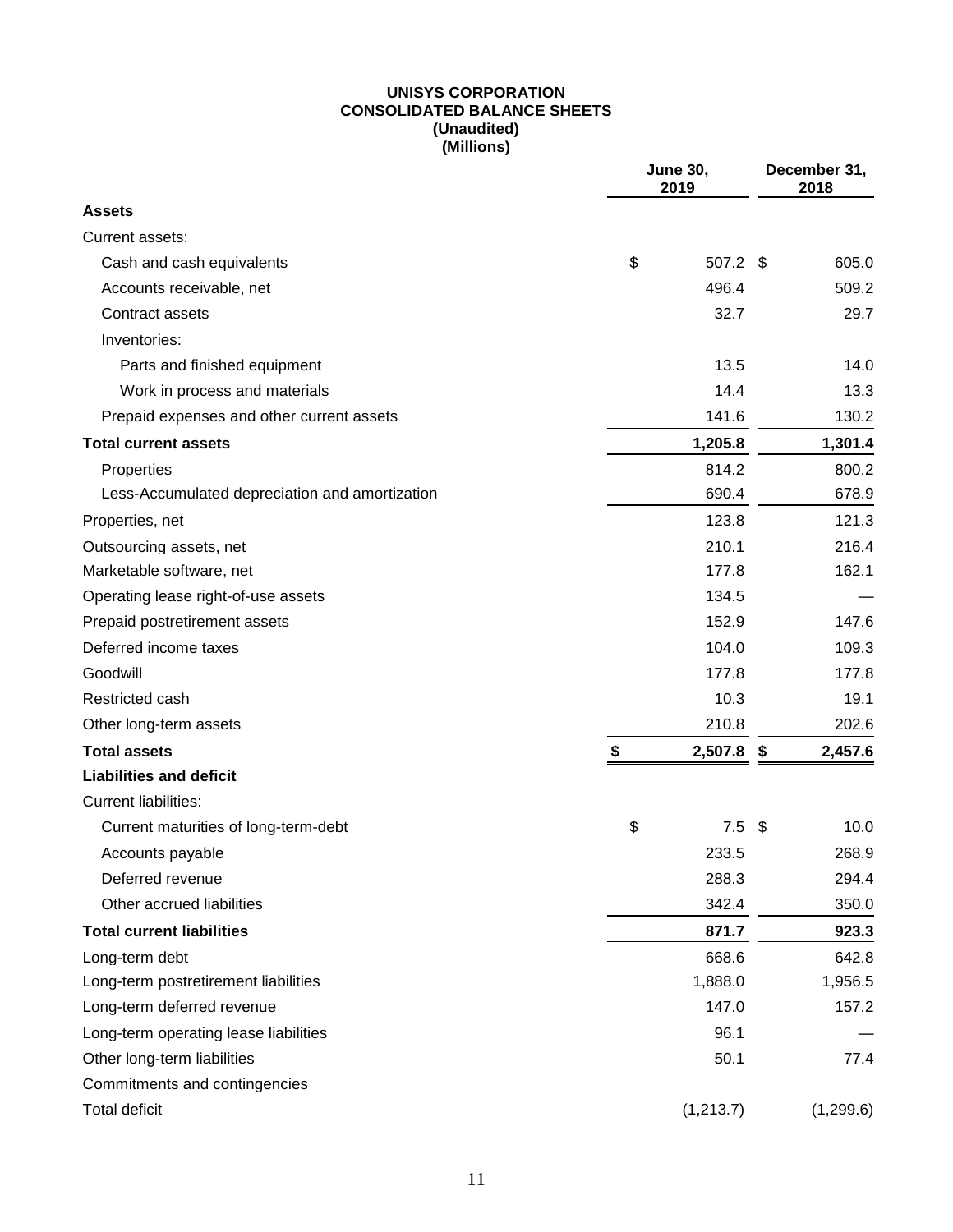**Total liabilities and deficit \$ 2,507.8 \$ 2,457.6**

| \$<br>2,507.8 | 2,457.6 |
|---------------|---------|
|               |         |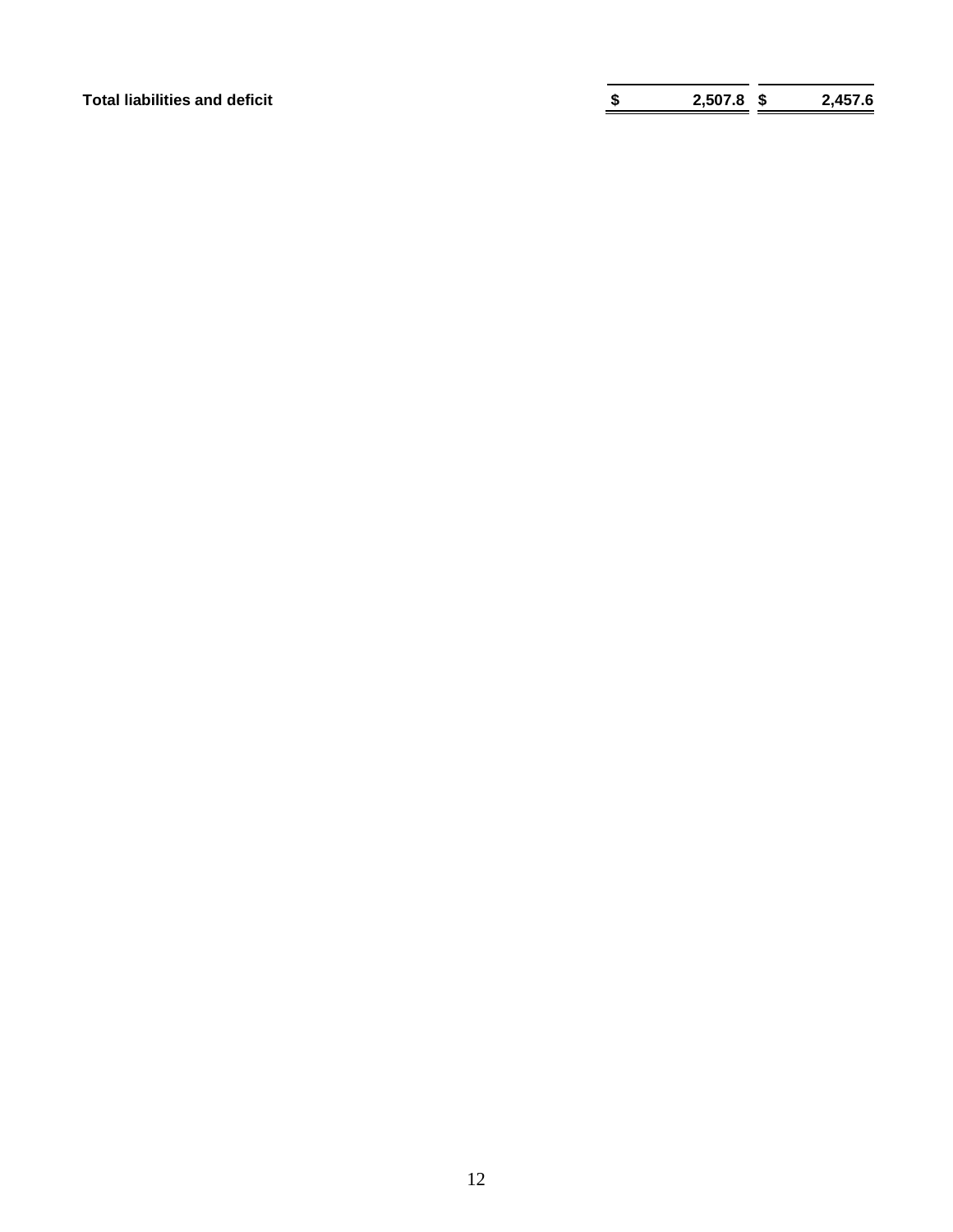#### **UNISYS CORPORATION CONSOLIDATED STATEMENTS OF CASH FLOWS (Unaudited) (Millions)**

|                                                                                             |                         | <b>Six Months Ended</b><br><b>June 30.</b> |
|---------------------------------------------------------------------------------------------|-------------------------|--------------------------------------------|
|                                                                                             | 2019                    | 2018                                       |
| Cash flows from operating activities                                                        |                         |                                            |
| Consolidated net income                                                                     | \$<br>13.0 <sup>5</sup> | 47.7                                       |
| Adjustments to reconcile consolidated net income to net cash used for operating activities: |                         |                                            |
| Foreign currency transaction losses                                                         | 5.3                     | 1.5                                        |
| Non-cash interest expense                                                                   | 5.4                     | 5.2                                        |
| Employee stock compensation                                                                 | 7.3                     | 7.3                                        |
| Depreciation and amortization of properties                                                 | 17.8                    | 21.6                                       |
| Depreciation and amortization of outsourcing assets                                         | 31.7                    | 31.9                                       |
| Amortization of marketable software                                                         | 21.6                    | 28.6                                       |
| Other non-cash operating activities                                                         | (0.2)                   | (1.6)                                      |
| Loss on disposal of capital assets                                                          | 1.3                     | 0.3                                        |
| Gain on sale of properties                                                                  |                         | (7.1)                                      |
| Postretirement contributions                                                                | (47.7)                  | (72.9)                                     |
| Postretirement expense                                                                      | 47.1                    | 38.5                                       |
| Decrease in deferred income taxes, net                                                      | 2.7                     | 8.3                                        |
| Changes in operating assets and liabilities:                                                |                         |                                            |
| Receivables, net                                                                            | 10.1                    | (21.2)                                     |
| Inventories                                                                                 | (0.3)                   | (0.8)                                      |
| Accounts payable and other accrued liabilities                                              | (140.3)                 | (152.8)                                    |
| Other liabilities                                                                           | 16.9                    | 10.8                                       |
| Other assets                                                                                | (11.2)                  | (7.2)                                      |
| Net cash used for operating activities                                                      | (19.5)                  | (61.9)                                     |
| <b>Cash flows from investing activities</b>                                                 |                         |                                            |
| Proceeds from investments                                                                   | 1,704.1                 | 2,028.8                                    |
| Purchases of investments                                                                    | (1,706.9)               | (2,034.6)                                  |
| Investment in marketable software                                                           | (37.2)                  | (41.1)                                     |
| Capital additions of properties                                                             | (20.8)                  | (9.9)                                      |
| Capital additions of outsourcing assets                                                     | (39.7)                  | (42.4)                                     |
| Net proceeds from sale of properties                                                        | (0.2)                   | 19.7                                       |
| Other                                                                                       | (0.4)                   | (0.9)                                      |
| Net cash used for investing activities                                                      | (101.1)                 | (80.4)                                     |
| <b>Cash flows from financing activities</b>                                                 |                         |                                            |
| Proceeds from issuance of long-term debt                                                    | 28.1                    |                                            |
| Payments of long-term debt                                                                  | (10.5)                  | (1.3)                                      |
| Other                                                                                       | (4.5)                   | (2.1)                                      |
| Net cash provided by (used for) financing activities                                        | 13.1                    | (3.4)                                      |
| Effect of exchange rate changes on cash, cash equivalents and restricted cash               | 0.9                     | (17.3)                                     |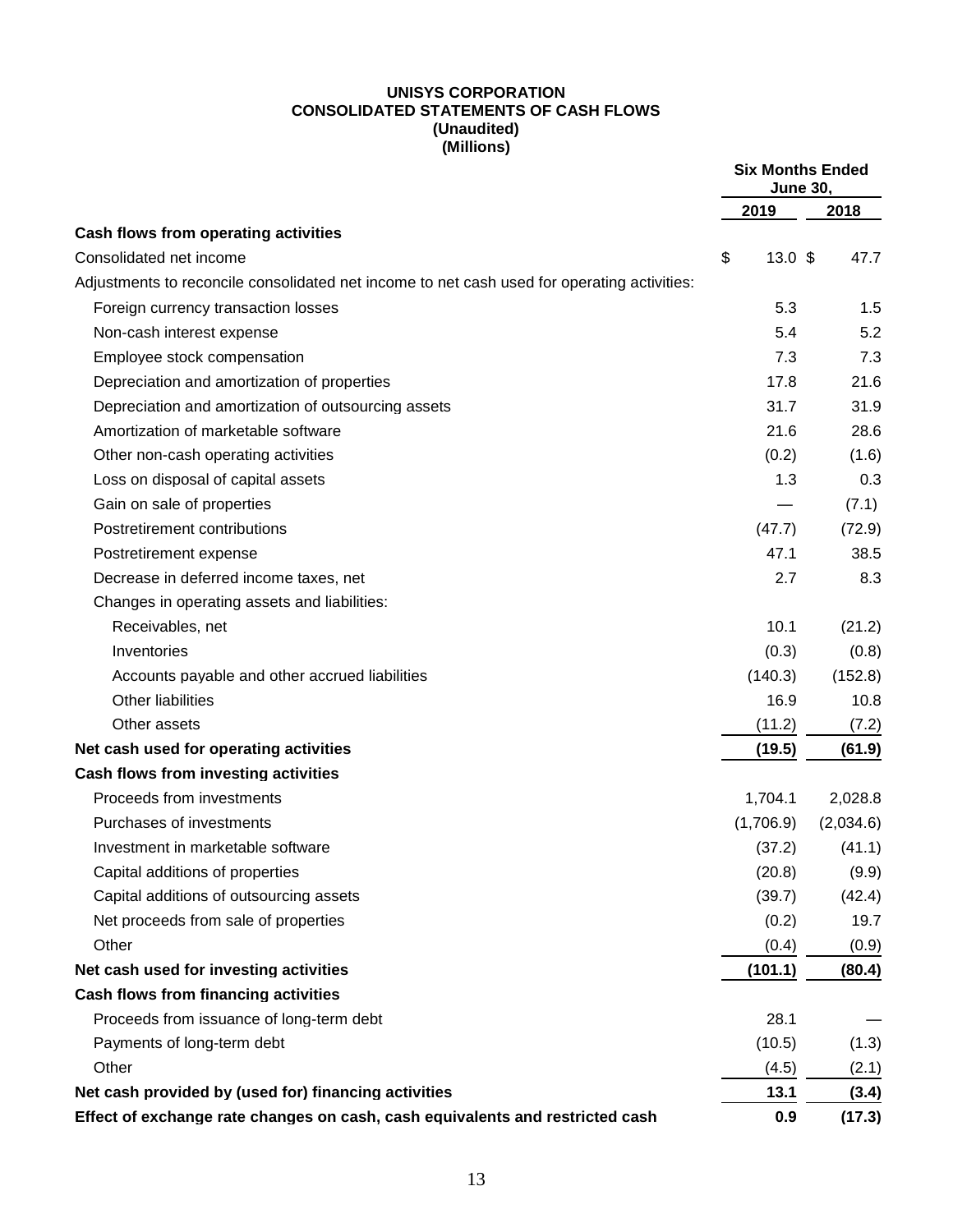| Decrease in cash, cash equivalents and restricted cash          | (106.6)  | (163.0) |
|-----------------------------------------------------------------|----------|---------|
| Cash, cash equivalents and restricted cash, beginning of period | 624.1    | 764.1   |
| Cash, cash equivalents and restricted cash, end of period       | 517.5 \$ | 601.1   |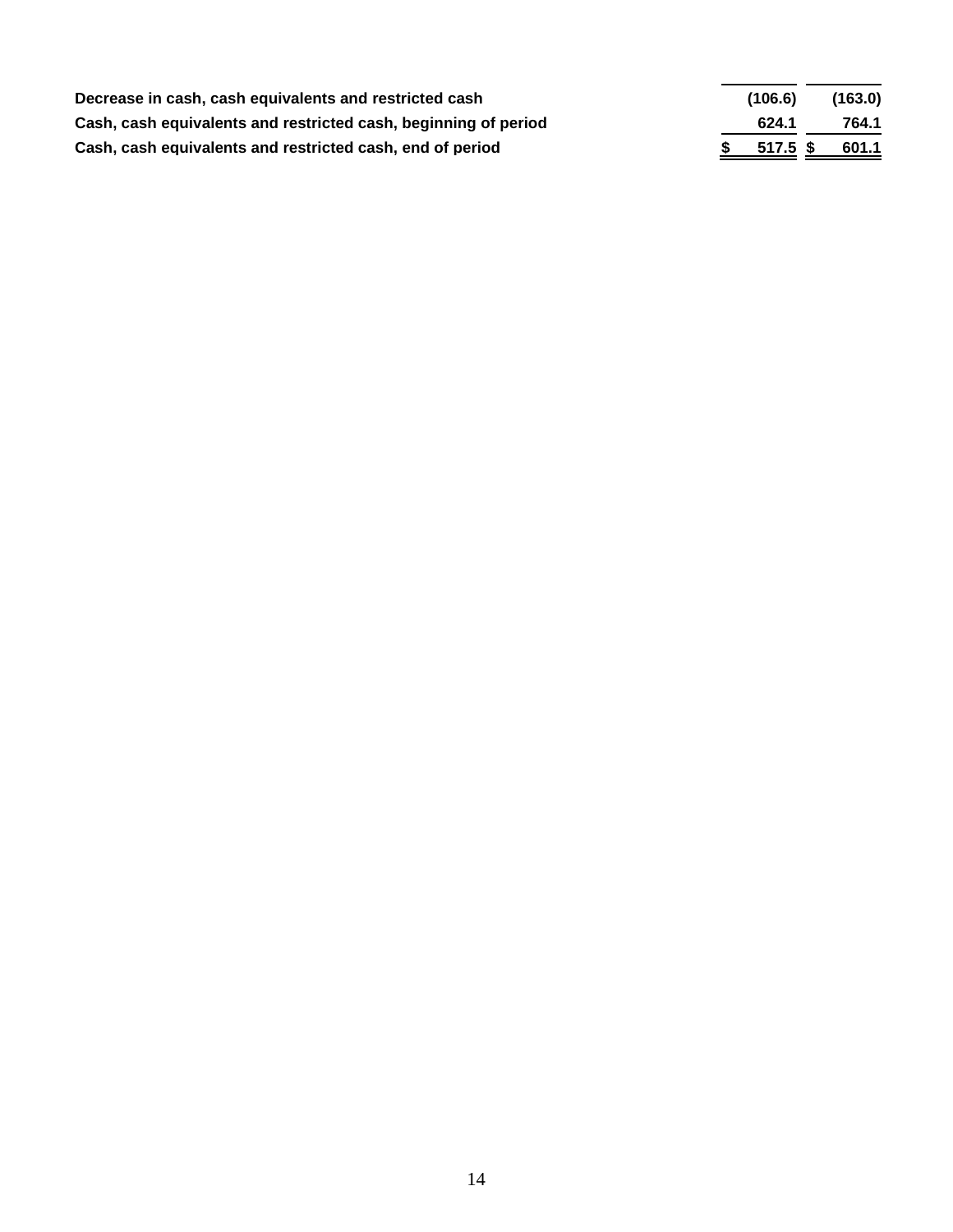#### **UNISYS CORPORATION RECONCILIATIONS OF SELECTED GAAP MEASURES TO NON-GAAP MEASURES (Unaudited) (Millions, except per share data)**

|                                                                                          |                             | <b>Three Months Ended</b><br><b>June 30,</b> |                    |  | <b>Six Months Ended</b><br><b>June 30,</b> |    |                   |  |        |
|------------------------------------------------------------------------------------------|-----------------------------|----------------------------------------------|--------------------|--|--------------------------------------------|----|-------------------|--|--------|
|                                                                                          |                             |                                              | 2019               |  | 2018                                       |    | 2019              |  | 2018   |
| <b>GAAP net income attributable to Unisys Corporation</b><br>common shareholders         |                             | \$                                           | 26.2 <sup>5</sup>  |  | 3.8                                        | \$ | 6.8 <sup>\$</sup> |  | 44.4   |
| Topic 606 adiustment:                                                                    | pretax                      |                                              |                    |  |                                            |    |                   |  | (53.0) |
|                                                                                          | tax                         |                                              |                    |  |                                            |    |                   |  | 5.3    |
|                                                                                          | net of tax                  |                                              |                    |  |                                            |    |                   |  | (47.7) |
| Postretirement expense:                                                                  | pretax                      |                                              | 23.6               |  | 19.2                                       |    | 47.1              |  | 38.5   |
|                                                                                          | tax                         |                                              |                    |  | 0.2                                        |    | 0.1               |  | 0.5    |
|                                                                                          | net of tax                  |                                              | 23.6               |  | 19.4                                       |    | 47.2              |  | 39.0   |
| Cost reduction and other expense:                                                        | pretax                      |                                              | 7.0                |  | 0.7                                        |    | 10.6              |  | (2.2)  |
|                                                                                          | tax                         |                                              | (0.3)              |  |                                            |    | (1.0)             |  | 0.1    |
|                                                                                          | net of tax                  |                                              | 6.7                |  | 0.7                                        |    | 9.6               |  | (2.1)  |
|                                                                                          | minority interest           |                                              | 2.5                |  |                                            |    | 3.2               |  |        |
|                                                                                          | net of minority<br>interest |                                              | 9.2                |  | 0.7                                        |    | 12.8              |  | (2.1)  |
| Non-GAAP net income attributable to Unisys Corporation<br>common shareholders            |                             |                                              | 59.0               |  | 23.9                                       |    | 66.8              |  | 33.6   |
| Add interest expense on convertible notes                                                |                             |                                              | 5.0                |  | 4.9                                        |    | 10.0              |  | 9.7    |
| Non-GAAP net income attributable to Unisys Corporation<br>for diluted earnings per share |                             | \$                                           | 64.0 \$            |  | 28.8                                       | S  | 76.8 \$           |  | 43.3   |
| Weighted average shares (thousands)                                                      |                             |                                              | 51,782             |  | 50,986                                     |    | 51,600            |  | 50,867 |
| Plus incremental shares from assumed conversion:                                         |                             |                                              |                    |  |                                            |    |                   |  |        |
|                                                                                          | Employee stock              |                                              | 328                |  | 412                                        |    | 422               |  | 370    |
|                                                                                          | Convertible notes           |                                              | 21,868             |  | 21,868                                     |    | 21,868            |  | 21,868 |
| Non-GAAP adjusted weighted average shares                                                |                             |                                              | 73,978             |  | 73,266                                     |    | 73,890            |  | 73,105 |
| Diluted earnings per share                                                               |                             |                                              |                    |  |                                            |    |                   |  |        |
| <b>GAAP basis</b>                                                                        |                             |                                              |                    |  |                                            |    |                   |  |        |
| GAAP net income attributable to Unisys Corporation for diluted<br>earnings per share     |                             | \$                                           | $31.2$ \$          |  | $3.8 \quad $$                              |    | 6.8~\$            |  | 54.1   |
| Divided by adjusted weighted average shares                                              |                             |                                              | 73,978             |  | 51,398                                     |    | 52,022            |  | 73,105 |
| <b>GAAP diluted earnings per share</b>                                                   |                             | \$                                           | $0.42 \text{ }$ \$ |  | 0.07                                       | \$ | $0.13$ \$         |  | 0.74   |
| <b>Non-GAAP basis</b>                                                                    |                             |                                              |                    |  |                                            |    |                   |  |        |
| Non-GAAP net income attributable to Unisys Corporation for<br>diluted earnings per share |                             | \$                                           | 64.0 \$            |  | $28.8\quad$                                |    | 76.8 \$           |  | 43.3   |
| Divided by Non-GAAP adjusted weighted average shares                                     |                             |                                              | 73,978             |  | 73,266                                     |    | 73,890            |  | 73,105 |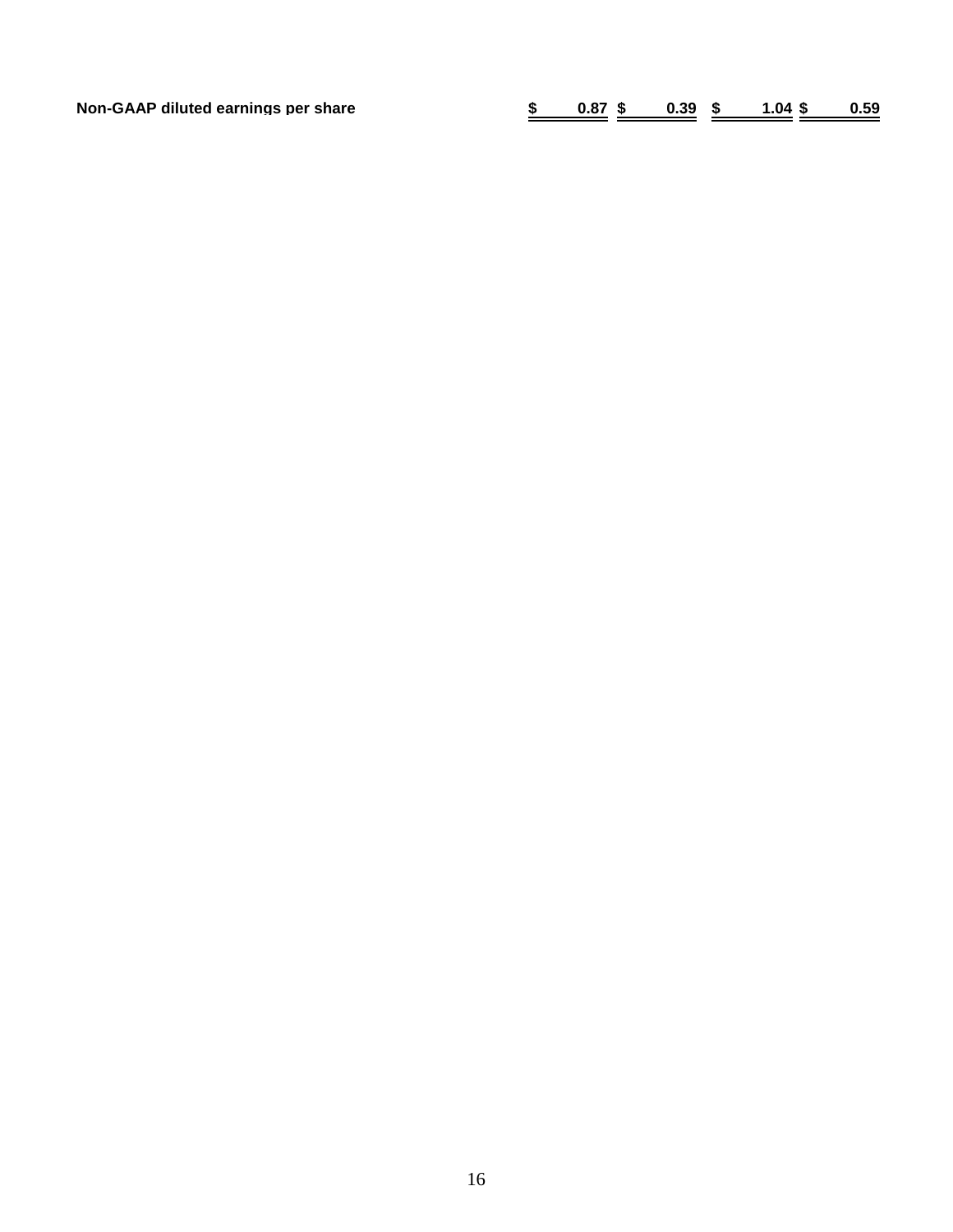#### **UNISYS CORPORATION RECONCILIATIONS OF GAAP TO NON-GAAP (Unaudited) (Millions)**

## **FREE CASH FLOW**

|                                                          | <b>Three Months Ended</b> |                   |  |        |                 | <b>Six Months Ended</b> |  |         |  |  |
|----------------------------------------------------------|---------------------------|-------------------|--|--------|-----------------|-------------------------|--|---------|--|--|
|                                                          |                           | <b>June 30,</b>   |  |        | <b>June 30,</b> |                         |  |         |  |  |
|                                                          |                           | 2019              |  | 2018   |                 | 2019                    |  | 2018    |  |  |
| Cash provided by (used for) operations                   | \$                        | 50.9 <sup>5</sup> |  | (11.7) | S               | $(19.5)$ \$             |  | (61.9)  |  |  |
| Additions to marketable software                         |                           | (19.2)            |  | (22.1) |                 | (37.2)                  |  | (41.1)  |  |  |
| Additions to properties                                  |                           | (10.1)            |  | (4.8)  |                 | (20.8)                  |  | (9.9)   |  |  |
| Additions to outsourcing assets                          |                           | (10.3)            |  | (18.0) |                 | (39.7)                  |  | (42.4)  |  |  |
| Free cash flow                                           |                           | 11.3              |  | (56.6) |                 | (117.2)                 |  | (155.3) |  |  |
| Postretirement funding                                   |                           | 24.6              |  | 42.0   |                 | 47.7                    |  | 72.9    |  |  |
| Cost reduction and other payments, net of reimbursements |                           | 12.4              |  | 10.0   |                 | 21.9                    |  | 27.0    |  |  |
| Adjusted free cash flow                                  |                           | 48.3 \$           |  | (4.6)  |                 | $(47.6)$ \$             |  | (55.4)  |  |  |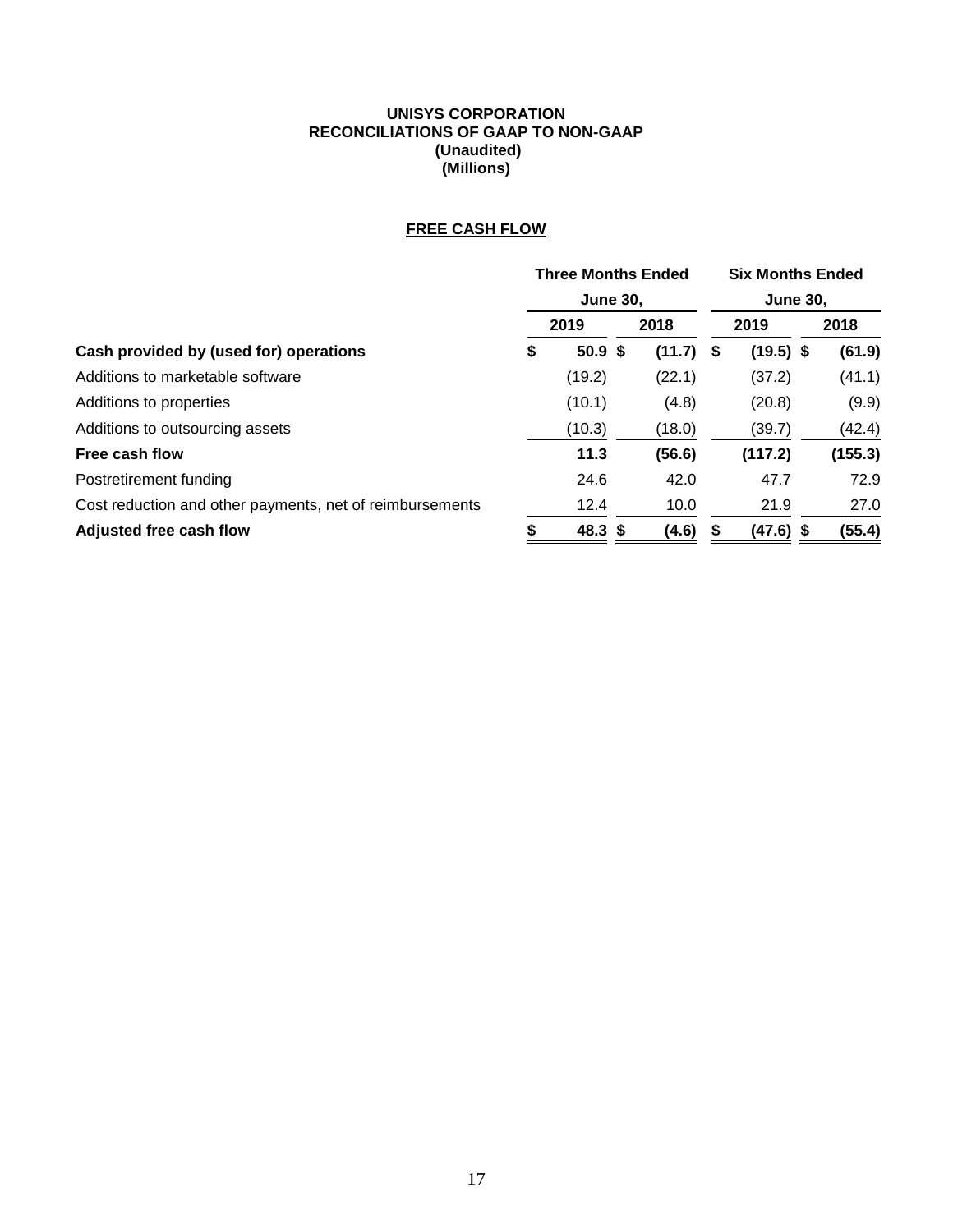#### **UNISYS CORPORATION RECONCILIATIONS OF GAAP TO NON-GAAP (Unaudited) (Millions)**

#### **EBITDA**

|                                                                                         | <b>Three Months Ended</b> |                   |                 |                  | <b>Six Months Ended</b> |                  |    |        |  |  |
|-----------------------------------------------------------------------------------------|---------------------------|-------------------|-----------------|------------------|-------------------------|------------------|----|--------|--|--|
|                                                                                         |                           |                   | <b>June 30,</b> |                  |                         | <b>June 30,</b>  |    |        |  |  |
|                                                                                         |                           | 2019              |                 | 2018             |                         | 2019             |    | 2018   |  |  |
| Net income attributable to Unisys Corporation common<br><b>shareholders</b>             | \$                        | $26.2$ \$         |                 | 3.8 <sup>5</sup> |                         | 6.8 <sup>5</sup> |    | 44.4   |  |  |
| Net income attributable to noncontrolling interests                                     |                           | 3.6               |                 | 2.2              |                         | 6.2              |    | 3.3    |  |  |
| Interest expense, net of interest income of \$2.9, \$3.1, \$5.8,<br>\$6.3 respectively* |                           | 13.3              |                 | 12.6             |                         | 25.9             |    | 26.0   |  |  |
| Provision for income taxes                                                              |                           | 12.1              |                 | 14.3             |                         | 25.9             |    | 35.2   |  |  |
| Depreciation                                                                            |                           | 24.5              |                 | 26.2             |                         | 49.5             |    | 53.5   |  |  |
| Amortization                                                                            |                           | 12.1              |                 | 13.9             |                         | 21.6             |    | 28.6   |  |  |
| <b>EBITDA</b>                                                                           |                           | 91.8 <sup>5</sup> |                 | 73.0             | S.                      | $135.9$ \$       |    | 191.0  |  |  |
| Topic 606 adjustment                                                                    | \$                        |                   | \$              |                  | \$                      |                  | \$ | (53.0) |  |  |
| Postretirement expense                                                                  |                           | 23.6              |                 | 19.2             |                         | 47.1             |    | 38.5   |  |  |
| Cost reduction and other expense**                                                      |                           | 7.0               |                 | 0.7              |                         | 9.5              |    | (2.2)  |  |  |
| Non-cash share based expense                                                            |                           | 2.6               |                 | 3.3              |                         | 7.3              |    | 7.3    |  |  |
| Other (income) expense adjustment***                                                    |                           | 3.5               |                 | 2.8              |                         | 11.1             |    | 10.3   |  |  |
| <b>Adjusted EBITDA</b>                                                                  | \$                        | $128.5$ \$        |                 | 99.0             | \$                      | $210.9$ \$       |    | 191.9  |  |  |

\*Included in other (income) expense, net on the consolidated statements of income

\*\*Reduced for depreciation and amortization included above

\*\*\*Other (income) expense, net as reported on the consolidated statements of income less postretirement expense, interest income and items included in cost reduction and other expense

|                                                     | <b>Three Months Ended</b> |          |  | <b>Six Months Ended</b> |                 |            |  |         |  |
|-----------------------------------------------------|---------------------------|----------|--|-------------------------|-----------------|------------|--|---------|--|
|                                                     | <b>June 30,</b>           |          |  |                         | <b>June 30,</b> |            |  |         |  |
|                                                     |                           | 2019     |  | 2018                    |                 | 2019       |  | 2018    |  |
| Revenue                                             | \$                        | 753.8 \$ |  | 667.4 \$                |                 | 1,449.6 \$ |  | 1.375.8 |  |
| Non-GAAP revenue                                    | S                         | 747.3 \$ |  | 667.4 \$                |                 | 1.441.1 \$ |  | 1,322.8 |  |
| Net income as a percentage of revenue               |                           | $3.5 \%$ |  | $0.6 \%$                |                 | $0.5 \%$   |  | 3.2%    |  |
| Adjusted EBITDA as a percentage of Non-GAAP revenue |                           | 17.2%    |  | 14.8%                   |                 | 14.6 $%$   |  | 14.5 %  |  |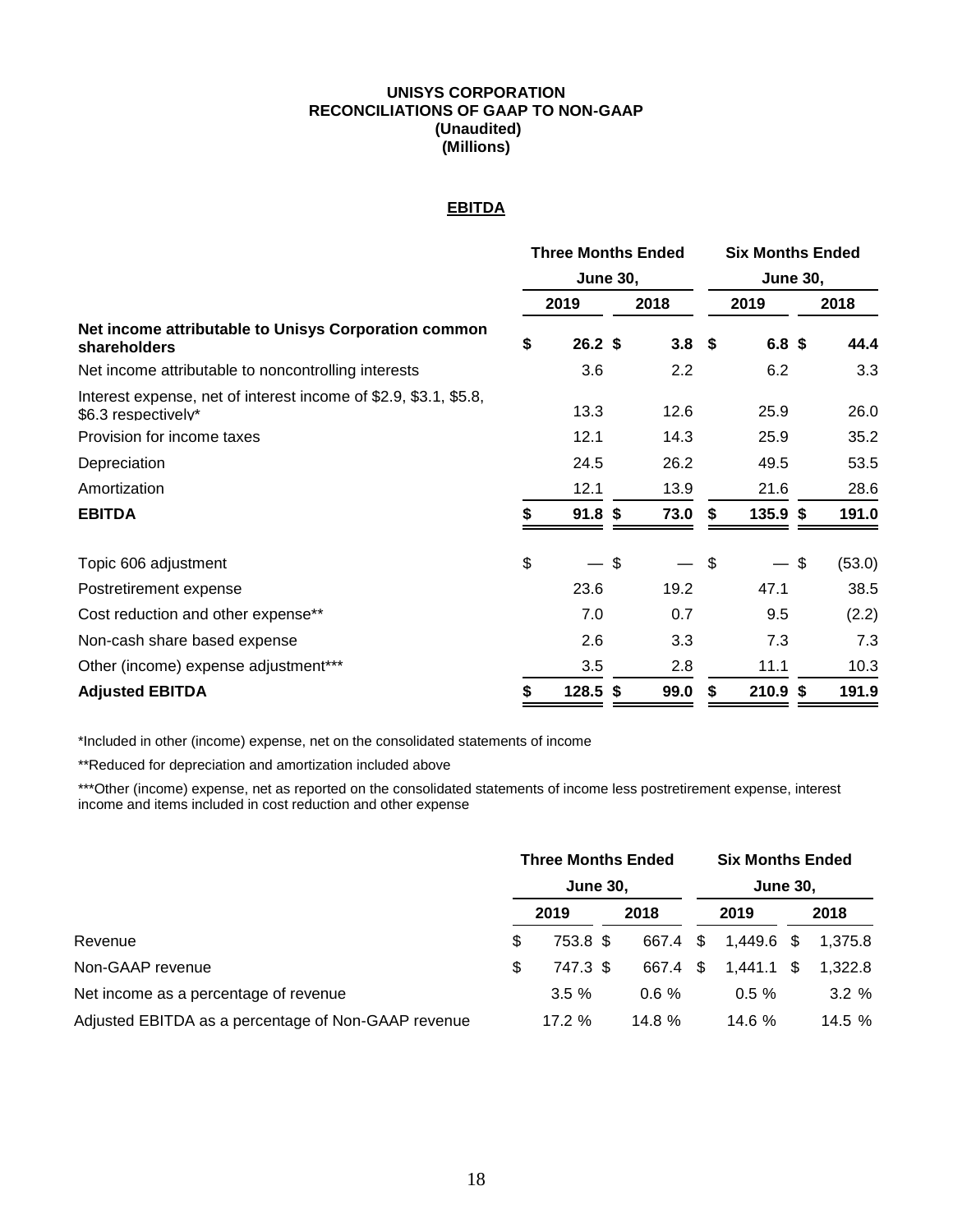#### **UNISYS CORPORATION RECONCILIATIONS OF GAAP SEGMENT REPORTING TO NON-GAAP SEGMENT REPORTING (Unaudited) (Millions)**

|                                  | <b>Three Months Ended</b> |  |           |      | <b>Six Months Ended</b> |    |         |  |  |
|----------------------------------|---------------------------|--|-----------|------|-------------------------|----|---------|--|--|
| <b>Services Segment</b>          | <b>June 30,</b>           |  |           |      | <b>June 30,</b>         |    |         |  |  |
|                                  | 2019                      |  | 2018      |      | 2019                    |    | 2018    |  |  |
| <b>GAAP total revenue</b>        | \$<br>653.4 \$            |  | 586.7     | \$   | $1,265.5$ \$            |    | 1,155.2 |  |  |
| Restructuring reimbursement      | (6.5)                     |  |           |      | (8.5)                   |    |         |  |  |
| <b>Non-GAAP revenue</b>          | \$<br>646.9 \$            |  | 586.7     | \$   | $1,257.0$ \$            |    | 1,155.2 |  |  |
| <b>GAAP gross margin</b>         | \$<br>116.0 \$            |  | 96.7      | \$   | $210.5$ \$              |    | 190.8   |  |  |
| Restructuring reimbursement      | (6.5)                     |  |           |      | (8.5)                   |    |         |  |  |
| Non-GAAP gross margin            | \$<br>109.5 \$            |  | 96.7      | \$   | $202.0$ \$              |    | 190.8   |  |  |
| <b>GAAP operating profit</b>     | \$<br>39.2 <sup>5</sup>   |  | 18.6      | \$   | 54.4 <sup>5</sup>       |    | 35.7    |  |  |
| Restructuring reimbursement      | (6.5)                     |  |           |      | (8.5)                   |    |         |  |  |
| <b>Non-GAAP operating profit</b> | \$<br>32.7 <sup>5</sup>   |  | 18.6      | \$   | 45.9 \$                 |    | 35.7    |  |  |
| <b>GAAP gross margin %</b>       | 17.8 %                    |  | 16.5 %    |      | 16.6 %                  |    | 16.5 %  |  |  |
| Non-GAAP gross margin %          | 16.9 %                    |  | 16.5 %    |      | 16.1 %                  |    | 16.5 %  |  |  |
| <b>GAAP operating profit %</b>   | 6.0%                      |  | 3.2%      |      | 4.3 %                   |    | 3.1%    |  |  |
| Non-GAAP operating profit %      | 5.1 %                     |  | 3.2%      |      | 3.7%                    |    | 3.1%    |  |  |
|                                  | <b>Three Months Ended</b> |  |           |      | <b>Six Months Ended</b> |    |         |  |  |
| <b>Technology Segment</b>        | <b>June 30,</b>           |  |           |      | <b>June 30,</b>         |    |         |  |  |
|                                  | 2019<br>2018              |  |           | 2019 |                         |    | 2018    |  |  |
| <b>GAAP total revenue</b>        | \$<br>$102.5$ \$          |  | 84.7      | \$   | 188.6 \$                |    | 234.6   |  |  |
| Topic 606 adjustment             |                           |  |           |      |                         |    | (53.0)  |  |  |
| <b>Non-GAAP revenue</b>          | \$<br>$102.5$ \$          |  | 84.7      | \$   | 188.6 \$                |    | 181.6   |  |  |
| <b>GAAP gross margin</b>         | \$<br>75.3 <sup>5</sup>   |  | 56.8      | \$   | $125.3$ \$              |    | 160.1   |  |  |
| Topic 606 adjustment             |                           |  |           |      |                         |    | (53.0)  |  |  |
| Non-GAAP gross margin            | \$<br>75.3 <sup>5</sup>   |  | 56.8      | \$   | 125.3                   | \$ | 107.1   |  |  |
| <b>GAAP operating profit</b>     | \$<br>55.1 \$             |  | $38.2$ \$ |      | 84.5 \$                 |    | 120.2   |  |  |
| Topic 606 adjustment             |                           |  |           |      |                         |    | (53.0)  |  |  |
| <b>Non-GAAP operating profit</b> | \$<br>55.1 \$             |  | 38.2      | \$   | 84.5 \$                 |    | 67.2    |  |  |
| <b>GAAP gross margin %</b>       | 73.5 %                    |  | 67.1 %    |      | 66.4 %                  |    | 68.2 %  |  |  |
| Non-GAAP gross margin %          | 73.5 %                    |  | 67.1 %    |      | 66.4 %                  |    | 59.0 %  |  |  |
| <b>GAAP operating profit %</b>   |                           |  |           |      |                         |    |         |  |  |
|                                  | 53.8 %                    |  | 45.1 %    |      | 44.8 %                  |    | 51.2 %  |  |  |